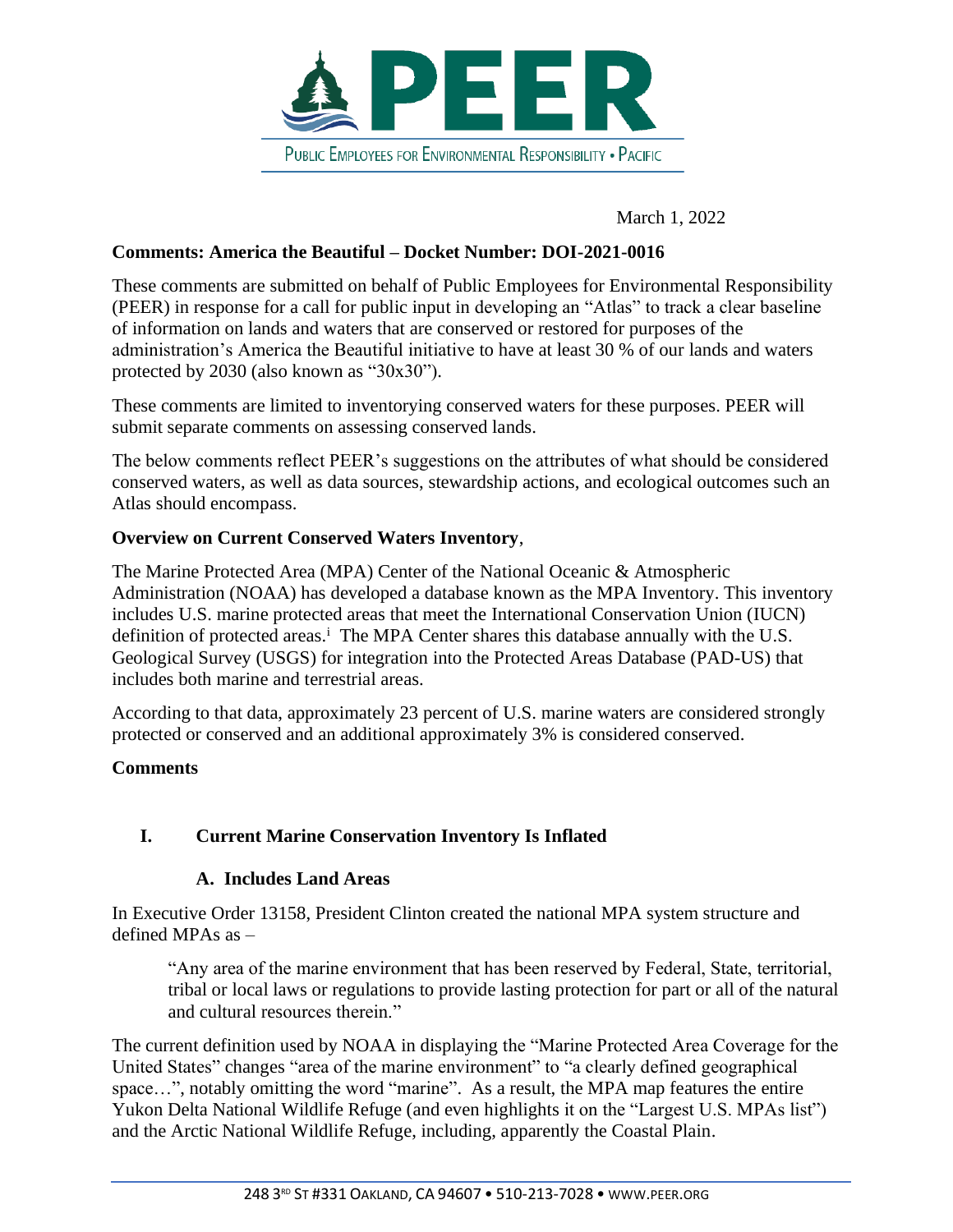It is also not clear whether these areas are double-counted in calculating the protected lands component of 30x30.

NOAA claims that it only includes the marine area when calculating MPA statistics, yet those calculations are confusing and difficult to differentiate.

### **B. Includes Non-Conservation Sanctuaries**

Shipwreck sanctuaries in the Great Lakes and Potomac River are included in the 26% of "conserved" marine waters although they are not intended for biodiversity conservation. To the extent that the waters are protected only to safeguard historic artifacts rather than natural resources their inclusion in the MPA is problematic.

### **C. Includes Areas with Limited Protections**

The 23% of U.S. waters in strongly protected status is mainly composed of Papahanaumokuakea Marine National Monument (MNM), Pacific Remote MNM and the California marine reserve system. The remaining 3% (from 23-26%) accounts for areas where commercial fishing is managed or regulated but not prohibited, this includes all the remaining sanctuaries, federal parks and refuges, state MPAs, etc.

Since fishing in these areas is still permitted, the threshold of biodiversity and resource conservation required becomes opaque. Moreover, for purposes of calculating the 30% goal for protected waters, it is anomalous to count waters where commercial fishing is banned on a par with waters where commercial fishing is permitted.

# **II. Vast Majority of U.S. Protected Waters in Remote Pacific**

Fully 87% of the entire MPA system consists solely of the Papahanaumokuakea MNM and Pacific Remote MNM. Another 2% of the MPA system is located in the Marianas Trench MNM, the National Marine Sanctuary of American Samoa, and Rose Atoll MNM.

In contrast to these Marine National Monuments in stretches of the central and western Pacific –

- Only 1% of continental state waters, and 0.01% of continental federal waters are strongly protected; and
- While more than half of Alaska's lands enjoy permanent federal protection, none of Alaska's federal offshore waters receive comparable protective status, despite comprising half of the nation's entire shoreline and three-fourths of its total continental shelf.

Thus, the vast majority – nearly 90% – of all U.S. protected waters are located where the vast majority of Americans will never see them. This is a somewhat paradoxical feature, suggesting that the plan for waters may be more aptly titled "America the Remotely Beautiful."

It would be a far more meaningful conservation achievement to have the 30% goal be applied regionally, rather than nationally. That is, the goal must be to achieve "at least" 30% protected and conserved in each of the NOAA regions.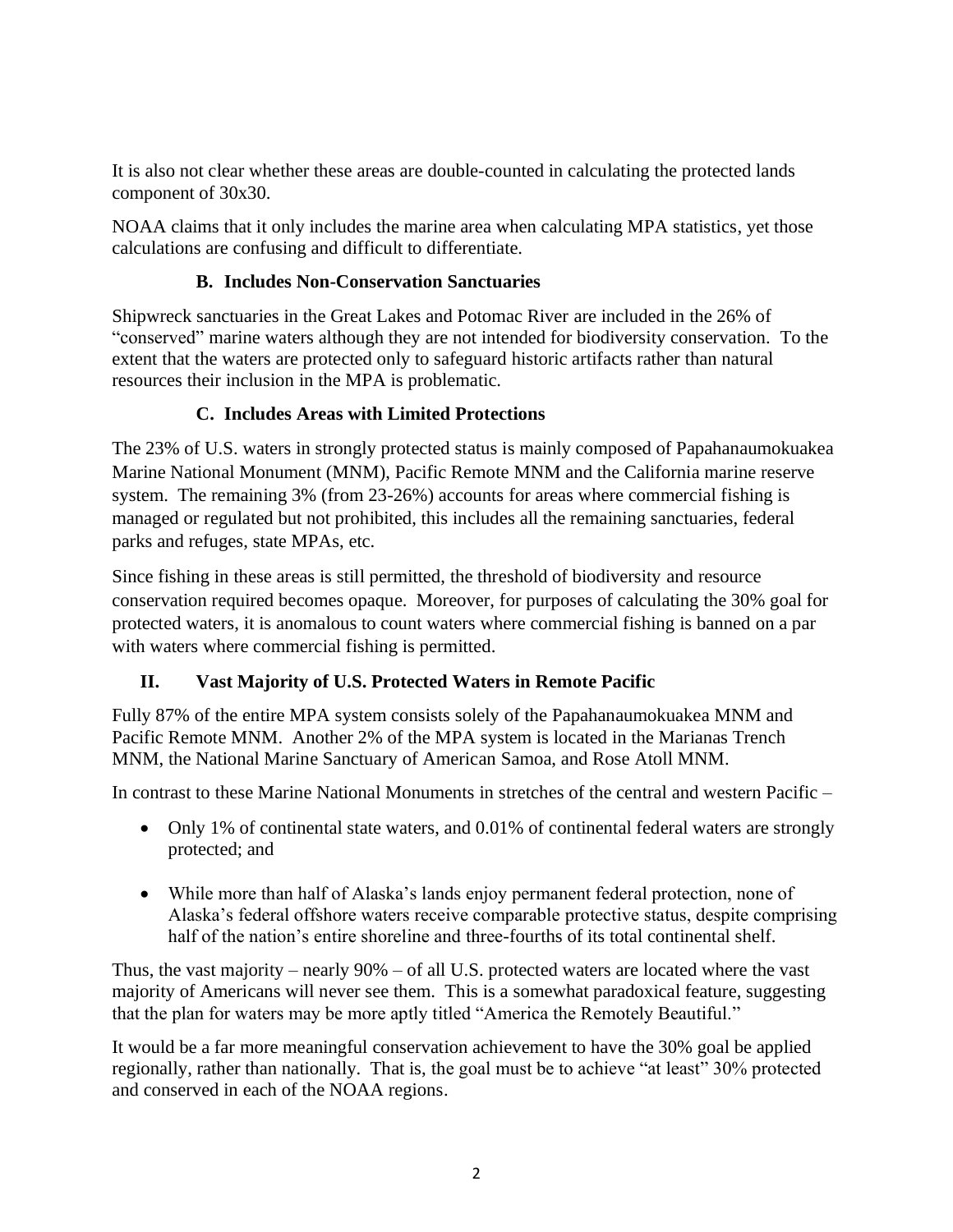### **III. Substantial Portion of U.S. Coastal Waters, Bays, and Estuaries Are Impaired**

When discussing America's waters, the America the Beautiful plan does not mention that most American bays, estuaries, and coastal waters are seriously polluted, and getting worse. The U.S. Environmental Protection Agency National Summary of Water Quality Assessments (using data through  $2017$ <sup>ii</sup> estimates that –

- Nearly four-fifths (79.5%) of all assessed U.S. bays and estuaries are impaired, meaning that they do not meet minimum federal water quality standards, an area covering more 44,000 square m;
- More than two-thirds (71.9%) of assessed coastal shoreline waters, spanning more than 3,329 miles are impaired; and
- The overwhelming majority of assessed ocean and near coastal waters (97.6%) are impaired.

The assessments for the Great lakes are even bleaker with 97.6% of shoreline waters and nearly 100% of Great Lakes open waters failing minimum federal water quality standards.

True conditions may be much worse, as the EPA figures are based on "assessed" waters. The majority of coastal, near coastal, and open waters have not been assessed. These EPA figures also do not account for new, emerging chemicals, many of which are damaging to aquatic life but for which there are no pollution standards.

These figures are drawn from state reports submitted to EPA. Yet, EPA exerts little quality control over these reports, and reporting states often skew assessment methodologies to mask problems. Thus, states have little incentive to monitor water quality and, in many cases, have no dedicated budget for the task.

The rationale for classifying Great Lakes waters as conserved because they are within a sanctuary is undercut if those waters cannot support the full range of potential biodiversity due to pollution. For this reason, America the Beautiful would be doing a disservice if it ignored water quality concerns and focused solely on the regulatory status of U.S. waters.

# **IV. Current Inventory Does Not Specify the Strength or Durability of Protection**

The MPA also includes waters subject to "Other Effective Area-based Conservation Measures" (OECMs). This inclusion appears to dilute this whole 30x30 effort and its value.

It should be evident that the issue of permanency/durability of existing NOAA fishery/habitat closures, etc., is central to the administration's identification of what OECMs in federal waters are considered "conserved," and thus counted in the 30x30 goal of the America the Beautiful initiative.

Notably, the Sate of California has unveiled its own 30x30 initiative that defines a "conserved" area in the following fashion: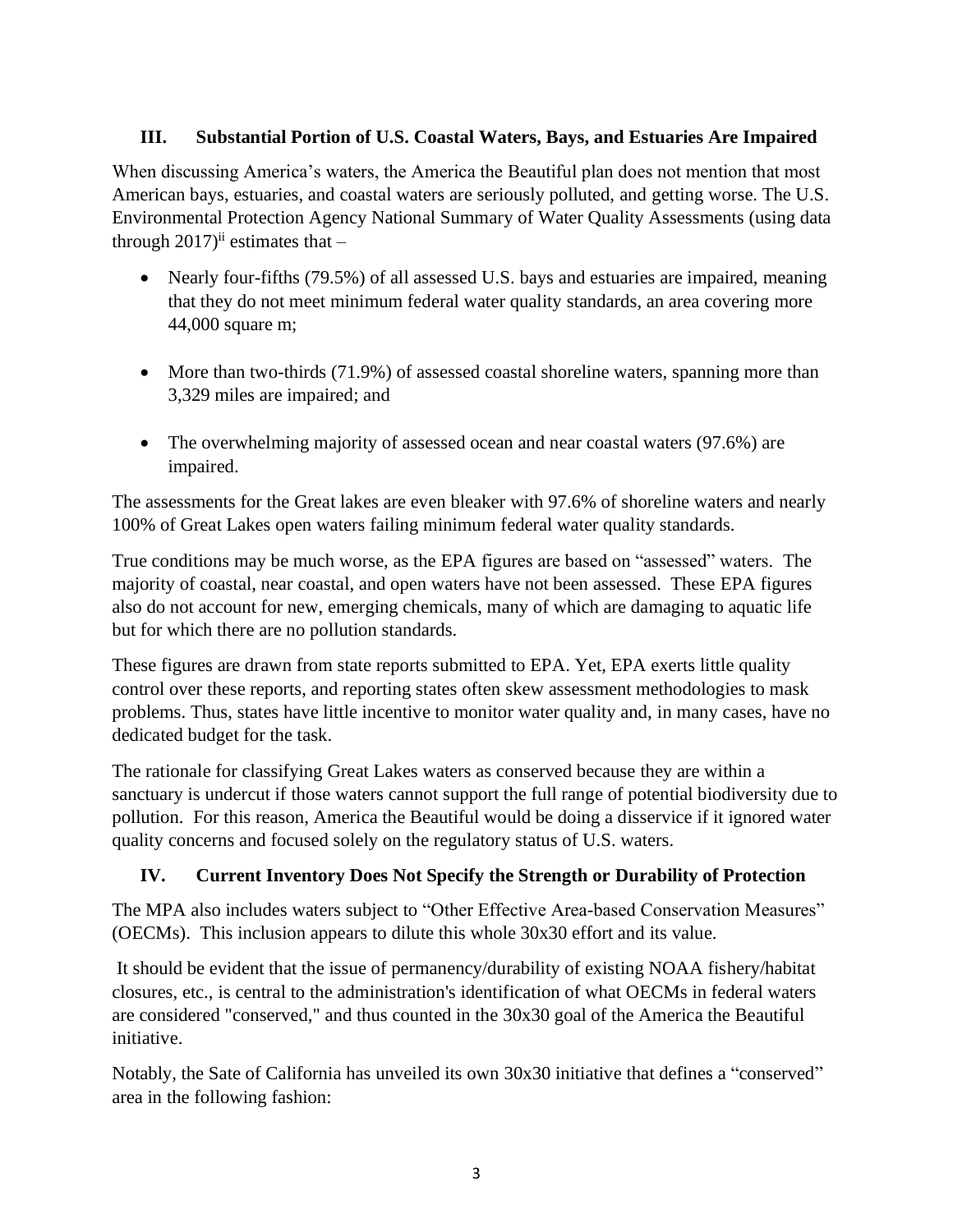"For the purposes of California's 30x30 goal, an area is considered "conserved" if it meets the following definition: DEFINITION -- Land and coastal water areas that are durably protected and managed to support functional ecosystems, both intact and restored, and the species that rely on them."

It further defines "Durably protected or managed areas" as:

"Areas under perpetual conservation easements for species and habitats › Administrative conservation designations that have gone through a formal rulemaking or other enforceable decision-making process not subject to simple reversal." (Emphasis added).<sup>iii</sup>

By contrast, the federal 30x30 plan does not make such a clear distinction. For example, the Steller Sea Lion buffers in Alaska counted within the NOAA MPAs are actually administrative, and not permanent protected areas. They can be, and have been, changed by NOAA.

Similarly, the Bristol Bay (North Aleutian Basin) Outer Continental Shelf (OCS) withdrawal is administrative in character and could be reversed by a future administration. Nor does NOAA display a compilation of all fishery/habitat closures previously established in federal waters that have subsequently been altered, diminished, or eliminated, as well the processes by which any of these closures can be altered or rescinded.

At the same time, the Obama/Biden Northern Bering Sea Climate Resilience Area is not counted within the MPAs but it is unclear what enduring level of protection those waters enjoy.

In short, the MPA Inventory does a poor job of distinguishing administrative/regulatory closures from permanently protected zones. Yet an unavoidable question is: "Just how durable are these existing fishery/habitat closures in a future administration that may be hostile to conservation?"

# **V. Current Inventory Does Not Assess Nature or Imminence of Threats**

Marine waters are not a homogenous entity. Each marine region is unique with respects to its resources and productivity. However, one element they share in common is that America's ocean ecosystems are in significant decline due to overexploitation, climate change, acidification, and pollution. Many marine species are threatened or endangered, and entire marine ecosystems, ranging from Arctic sea ice to coral reefs are severely threatened. All of our ocean ecosystems will have difficulty retaining functional integrity throughout this century's climate crisis

Yet, the MPAs do not reflect the nature of threats facing "conserved" entities. Thus, Arctic waters with fishing restrictions may be experiencing dramatic loss of sea ice that is unsettling its entire food chain. Arctic waters also are facing greater levels of ship traffic and the risk of spills.

Nor do MPAs and OECMs now in place address long-term aspects and conservation outcomes of marine areas. In other words, if the nature of legal/administrative threat does not match the threat faced by a marine area, it is hard to consider it "conserved."

Public statements by administration officials suggests that the America the Beautiful framework will rely largely, if not exclusively, on "voluntary local efforts" to reach its 30% goal. It is not clear, however, the extent "voluntary local efforts" entail additional protections for marine waters. If they do not identify additional protections, their inclusion within the 30% Atlas seems questionable.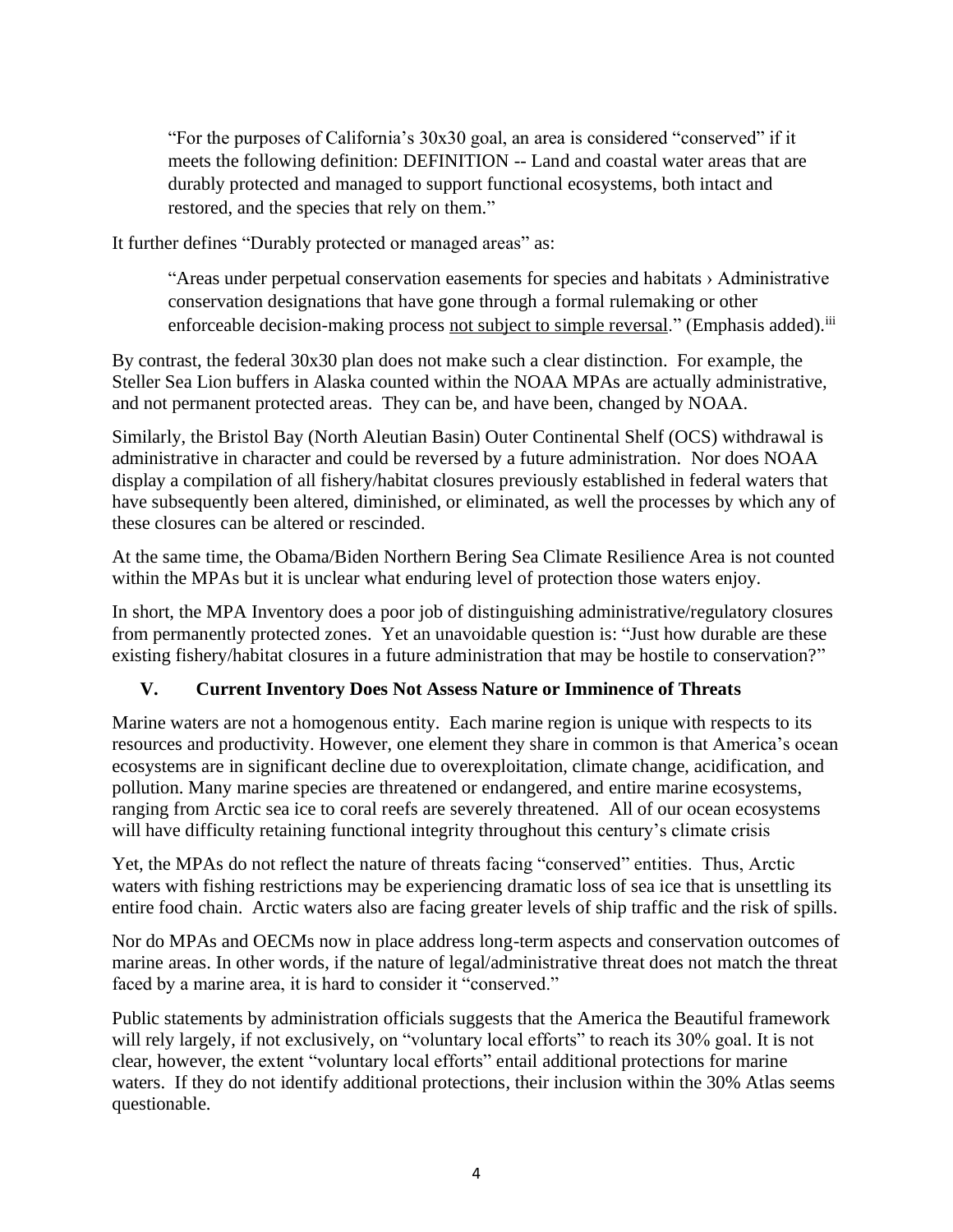#### **VI. No Apparent Plan to Broaden Protection or Bridge 200,000+ Square Mile Shortfall**

The America the beautiful initiative sets a goal of conserving at least 30% of all waters, not by region, but total. NOAA calculates the total of U.S. marine waters as 4.80 million square miles. The current MPA inventory covers 1.24 million square miles, or roughly 26% of the total.

Assuming these figures are correct, that would leave the America the Beautiful initiative short of its goal by approximately 200,000 square miles, or an area equivalent to the land area of France. Yet, the initiative has yet to address how to either expand marine protections or strengthen them.

In addition, two notable words in the Executive Order are that "at least" 30% of waters and lands to be conserved. Further, in order to provide adequate resilience for climate change over the remainder of this century, the administration should target a higher amount of marine waters in protected status, including strongly protected Marine National Monuments.

# **VII. Recommended Steps**

PEER respectfully submits these six recommendations for assembling a conservation atlas of America's waters:

1. **True Up the Inventory**. In its contributions to the Atlas, NOAA should at least drop terrestrial areas from their current MPA map, as well as all regulatory fishery closures (e.g., Steller Sea Lion buffers in Alaska) off their current MPA Inventory entirely.

2. **Disclose the Durability of Protections.** The Atlas should clearly and accurately present the temporal aspect of any MPA or OECM, in which its durability in future federal administrations is highlighted, as well as the nature of any purely regulatory or administrative restrictions.

3. **Add Threat Analysis.** Each "conserved" marine area should include a categorization of the threat level; *e.g.,* level of fishery removals, vulnerability to OCS leasing, shipping risks, threat of seabed mining, risk from climate change, etc. This analysis would also include a report on that marine ecosystem's uniqueness, ecological importance, and productivity. To the extent the threat levels would be depicted along a continuum, the Western and Central Pacific regions would rank very low, while an area like the Aleutians, with little legal protections and severely threatened, would rank very high, perhaps the highest in the nation.

4. **Report Conservation Outcomes**. The Atlas should also report conservation outcomes of each MPA or OECM. For example, currently in the Western Pacific there is relatively little direct threat, and thus little conservation outcome of the Marine Monuments.

By contrast, the Arctic seas have high conservation outcomes as a result of protections. For example, the Northern Bering Sea Climate Resilience Area is an area that had already been closed to bottom trawling by the Northern Pacific Fisheries Management Council (NPFMC), and there was little interest by industry in oil & gas exploration in the Norton Basin. Maintaining a high level of fisheries productivity would be a direct outcome of current and perhaps future restrictions.